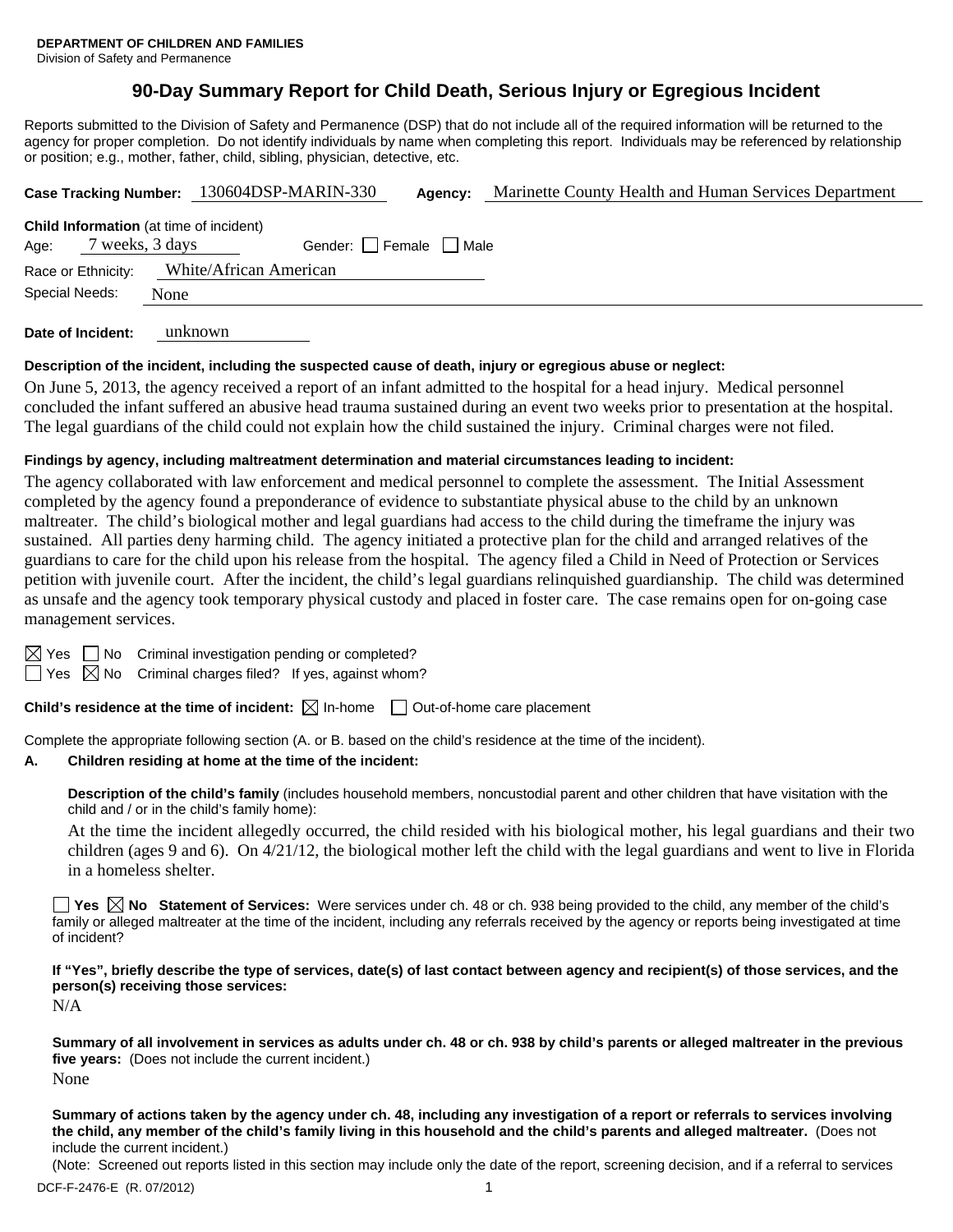occurred at Access. Reports that do not constitute a reasonable suspicion of maltreatment or a reason to believe that the child is threatened with harm are not required to be screened in for an initial assessment, and no further action is required by the agency.) On 3/14/13, the agency screened in and assessed allegations of threatened abuse/neglect to the child by the biological mother. The agency found insufficient information to substantiate the allegation.

On 6/21/2013, the agency screened in and assessed an allegation of neglect to the child by the biological parents and the relative care providers because the guardians of the child relinquished guardianship. The allegation of neglect was substantiated against the child's biological mother and unsubstantiated against the child's guardians.

#### **Summary of any investigation involving the child, any member of the child's family and alleged maltreater conducted under ch. 48 or ch. 938 and any services provided to the child and child's family since the date of the incident:**

The agency screened in and assessed allegations of physical abuse to the child by an unknown maltreater. The Initial Assessment completed by the county agency found a preponderance of evidence to substantiate physical abuse to the child by an unknown maltreater. The agency initiated a protective plan for the child and arranged relatives of the guardians to care for the child upon his release from the hospital. On 6/21/2013, the legal guardians of the child indicated they were no longer willing or able to care for the child and wanted to relinquish guardianship. The agency placed the child in foster care. A Child in Need of Protection or Services petition was filed with juvenile court and the case remains open for on-going services.

On 6/21/13, the legal guardians of child contacted the agency and stated that they were no longer able/willing to care for the child. The agency screened in and assessed allegations of neglect to the child by the parents and relative caregivers based on the relinquishment. The agency found a preponderance of evidence to substantiate the allegation of neglect to the child by the biological mother. The agency did not find sufficient evidence to substantiate the allegation of neglect to the child by the guardians of the child.

# **B. Children residing in out-of-home (OHC) placement at time of incident:**

### **Description of the OHC placement and basis for decision to place child there:** N/A

#### **Description of all other persons residing in the OHC placement home:**

 $N/A$ 

**Licensing history:** Including type of license, duration of license, summary of any violations by licensee or an employee of licensee that constitutes a substantial failure to protect and promote the welfare of the child. N/A

# **Summary of any actions taken by agency in response to the incident:** (Check all that apply.)

|             | Screening of Access report                           |             | Attempted or successful reunification                                                                                |
|-------------|------------------------------------------------------|-------------|----------------------------------------------------------------------------------------------------------------------|
|             | Protective plan implemented                          | $\boxtimes$ | Referral to services                                                                                                 |
| MMMMMM      | Initial assessment conducted                         |             | Transportation assistance                                                                                            |
|             | Safety plan implemented                              |             | Collaboration with law enforcement                                                                                   |
|             | Temporary physical custody of child                  | $\boxtimes$ | Collaboration with medical professionals                                                                             |
|             | Petitioned for court order / CHIPS (child in need of | $\boxtimes$ | Supervised visitation                                                                                                |
|             | protection or services)                              | $\boxtimes$ | Case remains open for services                                                                                       |
|             | Placement into foster home                           |             | Case closed by agency                                                                                                |
| M<br>M<br>M | <b>Placement with relatives</b>                      |             | Initiated efforts to address or enhance community                                                                    |
|             | Ongoing Services case management                     |             | collaboration on CA/N cases                                                                                          |
|             |                                                      |             | Other (describe): TPC, foster placement and pending                                                                  |
|             |                                                      |             | CHIPS action initiated after legal guardians no longer<br>willing/able to care for bhild and the bio mom remained in |
|             |                                                      |             | Florida.                                                                                                             |

# **FOR DSP COMPLETION ONLY:**

# **Summary of policy or practice changes to address issues identified during the review of the incident:**

Under the Child Welfare Disclosure Act (Section 48.981(7)(cr), Stats.), the DSP completes a 90-day review of the agency's practice in each case reported under the Act. In accordance with the DCF memo Series 2010-13, dated December 7, 2010 pertaining to the Child Welfare Case Review Protocol, the DSP will conduct a records review in case # 130604DSP-Marin-330